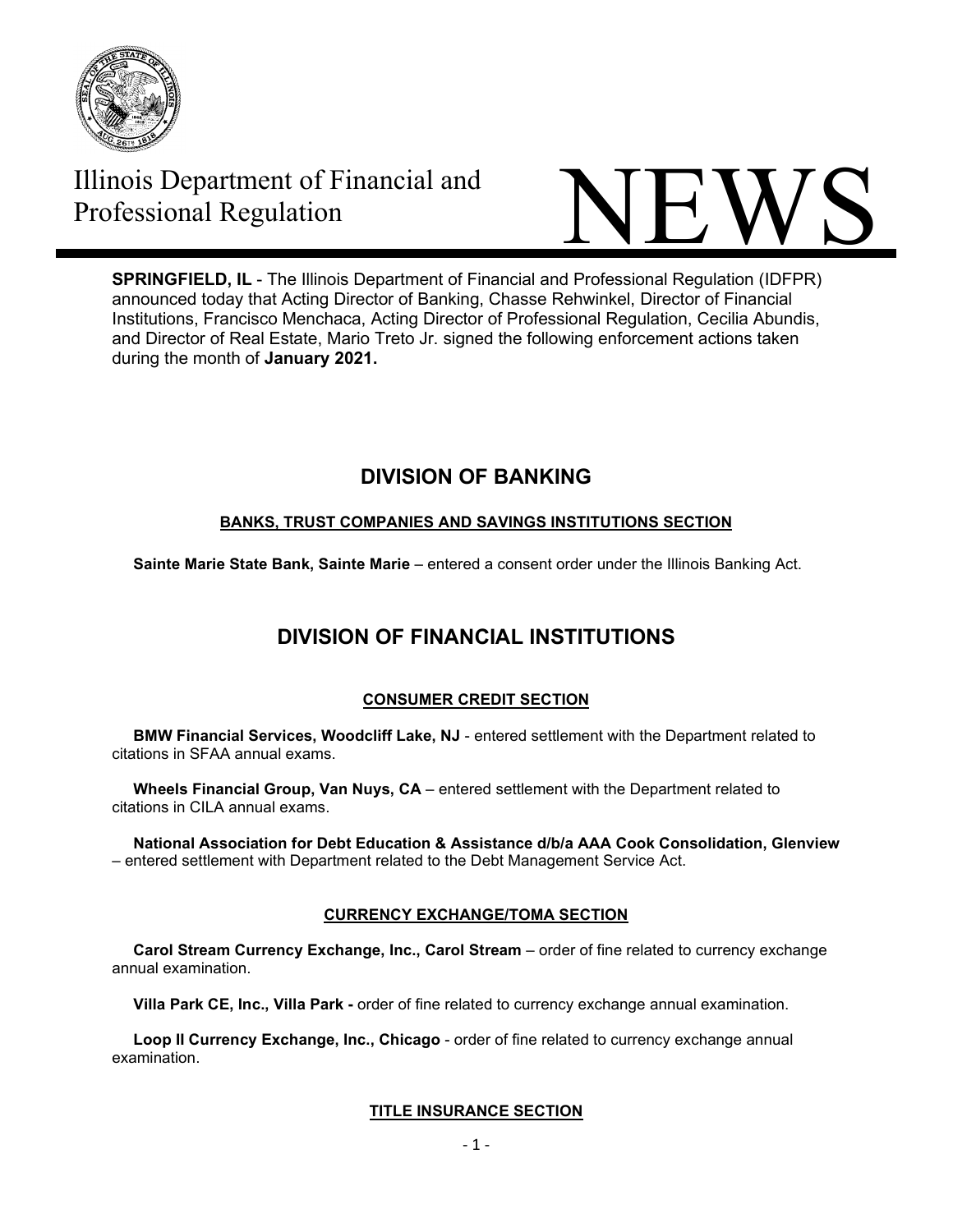**Inspire Closing Services LLC, Township, PA** – entered into a consent order with the Department related to Article 3 of the Residential Real Estate Disclosure Act and the Title Insurance Act.

## **DIVISION OF PROFESSIONAL REGULATION**

### **UNLICENSED**

 **John Hileman, Jonesboro, unlicensed** - ordered to cease and desist the unlicensed practice as a cemetery oversight manager and assessed a \$2,500 civil penalty based on selling grave plots and purchase contracts for an unlicensed or otherwise exempt cemetery.

#### **BARBER, COSMETOLOGY. ESTHETICS, HAIR BRAIDING, & NAIL TECHNOLOGY**

 **Rafael Cortez, Elmwood Park, 006app3973425** - barber license issued and placed on probation with conditions for two years based on a violation of the Illinois Barber, Cosmetology, Esthetics, Hair Braiding and Nail Technology Act and unprofessional conduct.

 **Rodes Hunt, Chicago, 006063837** - barber license suspended for being more than 30 days delinquent in the payment of child support.

 **Jacquese Murphy, Calumet City, 006063901** - barber license suspended for being more than 30 days delinquent in the payment of child support.

### **DENTAL**

 **Gamal Naguib, Villa Park, 019014756** - dental license temporarily suspended due to a finding that respondent's continued practice constitutes an imminent danger to the public.

#### **PRIVATE DETECTIVE, PRIVATE ALARM, PRIVATE SECURITY & LOCKSMITH BOARD**

 **Tony Lumpkin, Chicago, 129445748** - permanent employee registration card suspended for being more than 30 days delinquent in the payment of child support.

 **Patrick McCoy, Chicago, 129434594** - permanent employee registration card suspended for being more than 30 days delinquent in the payment of child support.

 **Kevin Smith, Chicago, 129421361** - permanent employee registration card suspended for being more than 30 days delinquent in the payment of child support.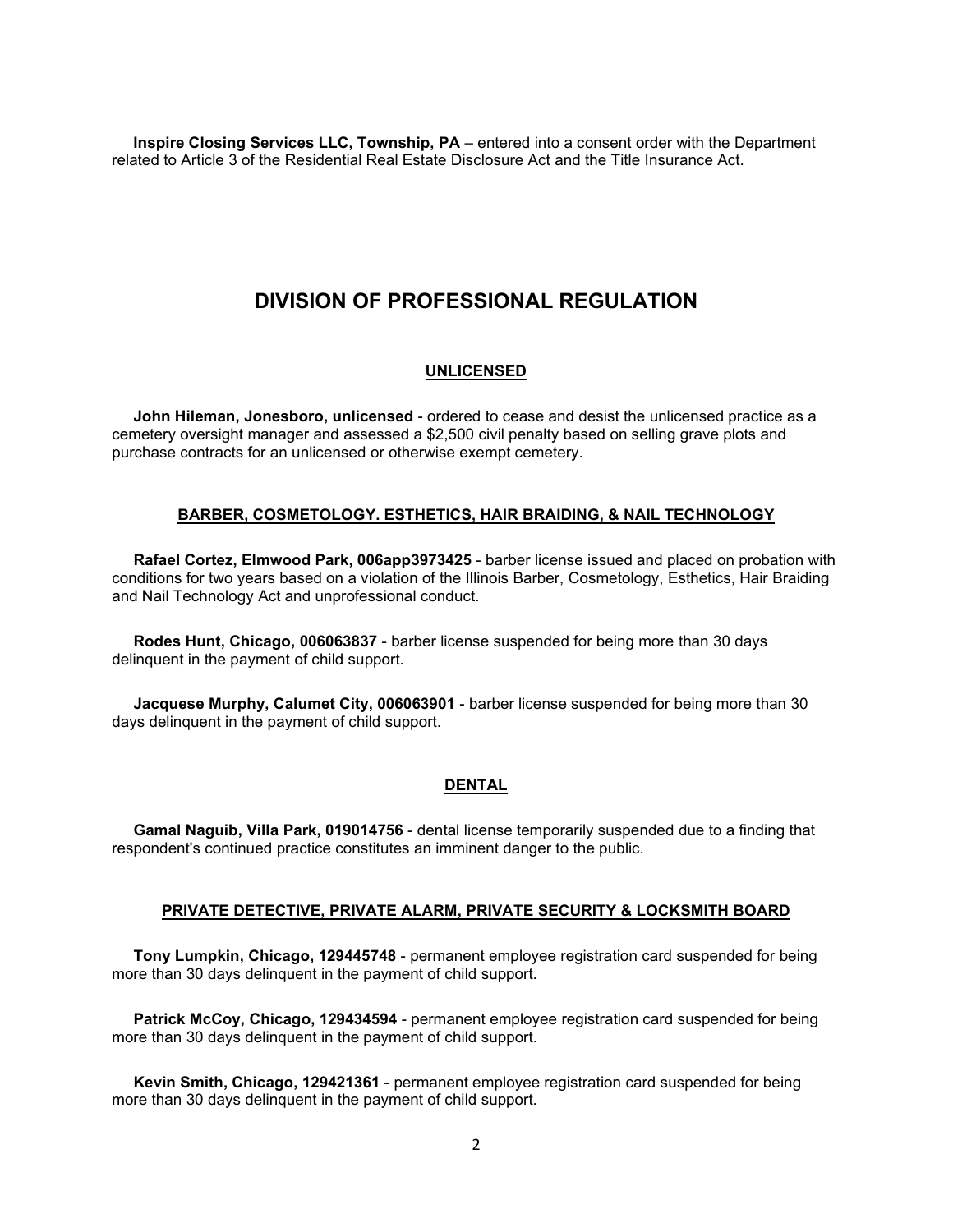#### **FUNERAL DIRECTOR AND EMBALMER**

 **Marcus Cunnick, Davenport, IA, 034014172** - funeral director and embalmer license reprimanded and placed on permanent inactive status for failure to obtain required transit permits as well as file death certificates in a timely manner.

 **Michael Hofman, Bourbonnais, 033013224** - funeral director and embalmer intern license issued and placed on probation for one year based on a violation of the Illinois Funeral Directors and Embalmers Code and unprofessional conduct.

#### **IL ROOFING CONTRACTOR**

 **Jimmy Clark, Troy, 105009191** - acceptance of roofing qualifying party designation indefinitely suspended; stayed; placed on six-month probation with conditions and fined \$3,500 based on violation of Act (performed roofing work without required license).

#### **MEDICAL**

 **Emmanuel Paintsil, Burr Ridge, 036081269** - physician and surgeon license indefinitely suspended for a minimum of 18 months for failure to report suspected physical and sexual abuse of a patient.

 **Asmita Patel, Western Springs, 036117617** - physician and surgeon license reprimanded, must complete 10 hours of CME's, and fined \$1,000 for failing to diagnose a patient's postpartum preeclampsia.

#### **NURSING**

 **Virginia Balanoff, Chicago, 041216911** - registered professional nurse license placed in refuse to renew status due to a sister-state discipline.

 **Morgan Bradford, Shorewood, 041473998** – registered professional nurse license and **043125418**, practical nurse license temporarily suspended pending the completion of the criminal proceedings, due to the failure to comply with the terms of an Order Requiring Presence of Chaperone During Patient Encounters.

 **Kristin Buhs, Gibson City, 041344111** - registered professional nurse license restored from indefinite suspension to indefinite probation for a minimum of two years.

 **Douglas Davis, Trenton, 041400246** - registered professional nurse license placed on indefinite probation for a minimum of three years due to diversion of controlled substances.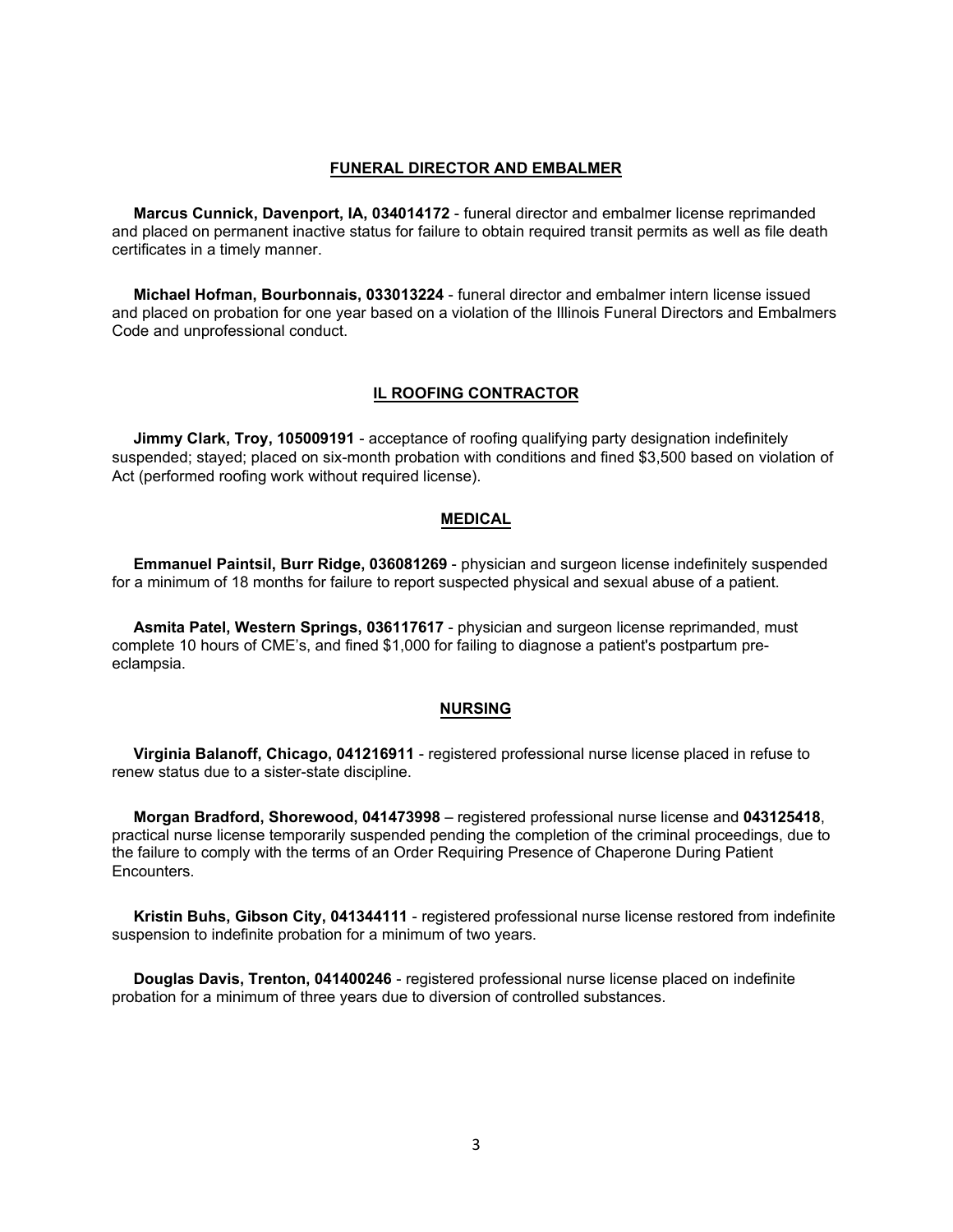**Kelly Garcia, Carol Stream, 041293713** - registered professional nurse license placed on two-year probation with conditions due to failure to properly document patient care visits and failure to report surrender of membership from the nursing staff of the Health Care Services Corporation.

 **Michael Lutzow, Metamora, 041294087** - registered professional nurse license permanently revoked because he is required to register as a sex offender in violation of 20 ILCS 2105/2105-165(b).

 **Michele McMillan, Greensboro, NC, 041505083** - registered professional nurse license issued with reprimand due to a sister-state discipline in North Carolina.

 **Thomas Trunk, Chicago, 041378216** - registered professional nurse license permanently revoked due to sexual misconduct in the course of patient care.

#### **PHARMACY**

 **Carepharm Pharmacy, Houston, TX, 054021720** - pharmacy license issued with reprimand due to discipline by the state of Texas.

 **Medtain Pharmacy LLC, Chicago, 054019607** - pharmacy license placed in refuse to renew status due to a violation of the Illinois Pharmacy Act and unprofessional conduct.

### **DIVISION OF REAL ESTATE**

#### **UNLICENSED**

 **James Nesbitt, Arlington Heights** - shall cease and desist the unlicensed practice of real estate and assessed a \$10,000 civil penalty for managing properties while unlicensed and failing to remit rent payments to the owner.

 **Clear Path Real Estate Development and Management LLC - Chicago** - shall cease and desist the unlicensed practice of real estate and assessed a \$10,000 civil penalty for managing properties while unlicensed and failing to remit rent payments to the owner.

#### **APPRAISAL**

 **Philip Berlean, Russells Point OH, 556005045** - certified residential real estate appraiser license suspended and fined \$5,000 for failing to complete continuing education and indicating on the renewal application that the continuing education had been completed.

#### **AUCTIONEER**

 **Gavin Pope, Raymond, 441000675** - auctioneer license fined \$5,000 and suspended for a minimum period of 6 months for failing to account for, remit, or return the money or property of another acquired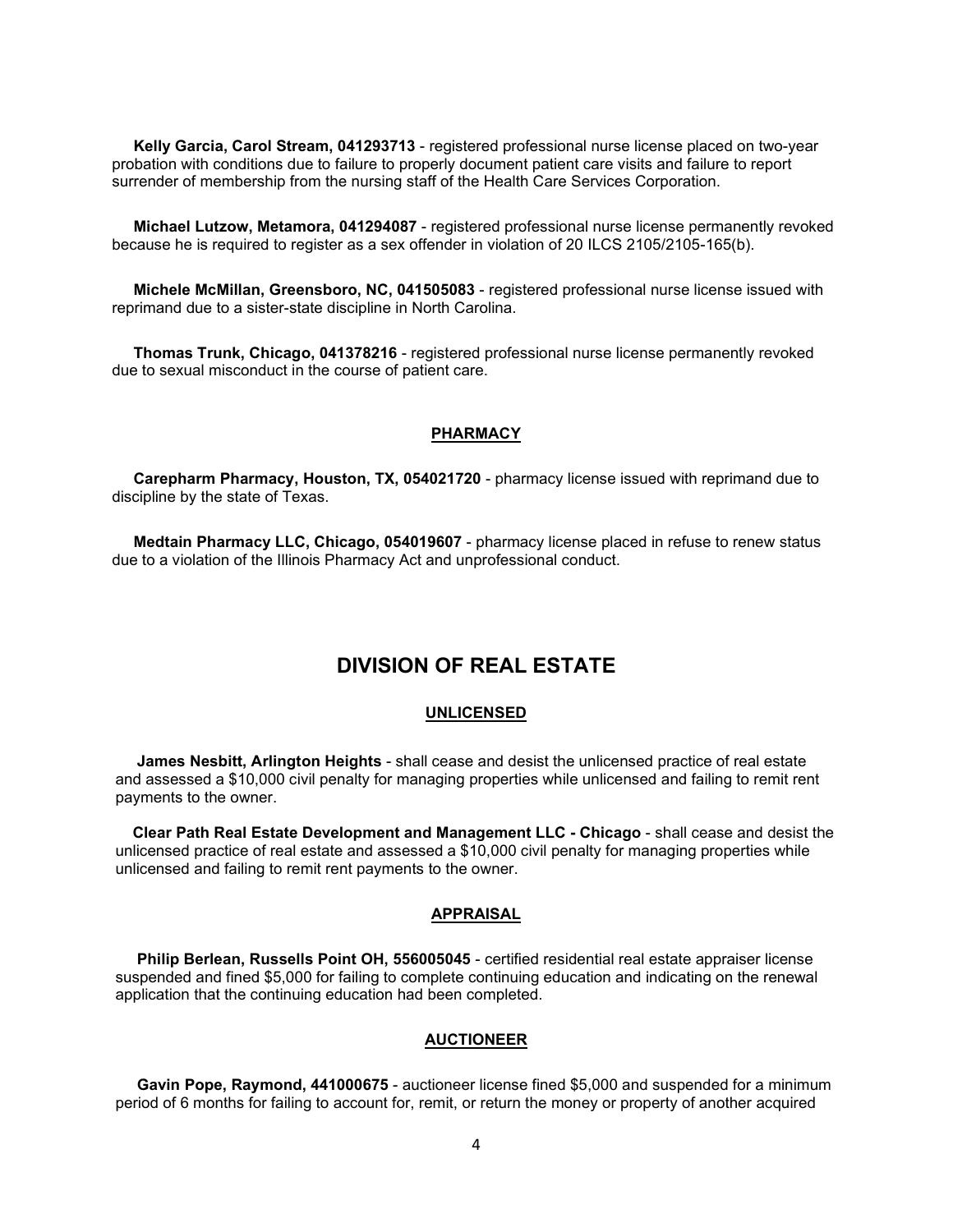through the practice of auctioneering or providing an auction service; for entering in to a contract which omitted required information; for failing to provide documents to the Department upon request; and for making or filing false records in his practice.

### **REAL ESTATE**

 **Ruby Clavelle, Chicago, 475app4028086** - real estate broker license granted and placed on probation for a minimum period of two years due to prior criminal convictions.

 **Jason Dalka, Square One Real Estate LLC, Chicago, 471015161** - real estate managing broker and Square One Real Estate LLC fined \$2,500 jointly and severally for unlicensed practice and misrepresentation in advertising. Square One Real Estate shall cease and desist unlicensed practice of real estate.

 **Eva Diaz, Skokie, 475168096** - real estate broker license fined \$2,000 for unprofessional conduct in giving her client a lock box code to view a property without supervision.

 **Robert Hart, Orland Park, 471015357** - real estate managing broker license suspended for violation of the terms of a consent order.

 **Adam Mendez Jr, Oak Forest, 471001541** - real estate managing broker license fined \$1,500 and ordered to complete coursework for failing to supervise the activities of sponsored licensees and failing to timely account for money received in which the client has, may have, or should have an interest.

 **Arzak Mobarak, Chicago, 471005615** - real estate managing broker license fined \$5,000, placed on probation for one year and ordered to complete coursework for engaging in dual agency without the informed written consent of all parties, failing to promote the best interests of the client by acting in a manner consistent with promoting the client's best interests as opposed to their own or any other person's self-interest, any failing to timely account for money received in which the client has, may have, or should have had an interest.

 **Genevieve Papilli, Chicago, 471012266** - real estate managing broker license fined \$2,500 and suspended for a minimum period of 6 months for failure to respond to the Department's requests in an audit.

 **Ramirez, Chicago, 471016737** - real estate managing broker license fined \$25,000 and shall cease and desist in the unlicensed practice of real estate for deceiving their client into allowing a personal lease for Al Ramirez where five months rent was never paid.

 **Fundamental Property Management Inc - 478026995 Oak Brook** - real estate broker corporation fined \$25,000 and shall cease and desist in the unlicensed practice of real estate for deceiving their client into allowing a personal lease for Al Ramirez where five months rent was never paid.

 **Albert Shumov, Mundelein, 471016815** - real estate managing broker license suspended for violation of the terms of an order.

 **David Thomas, Chicago, 471020400** - real estate managing broker license fined \$1,000 for serving as a dual agent in a transaction where he had an ownership interest in the property involved and failing to disclose, in writing, his status as a licensee to all parties in the transaction.